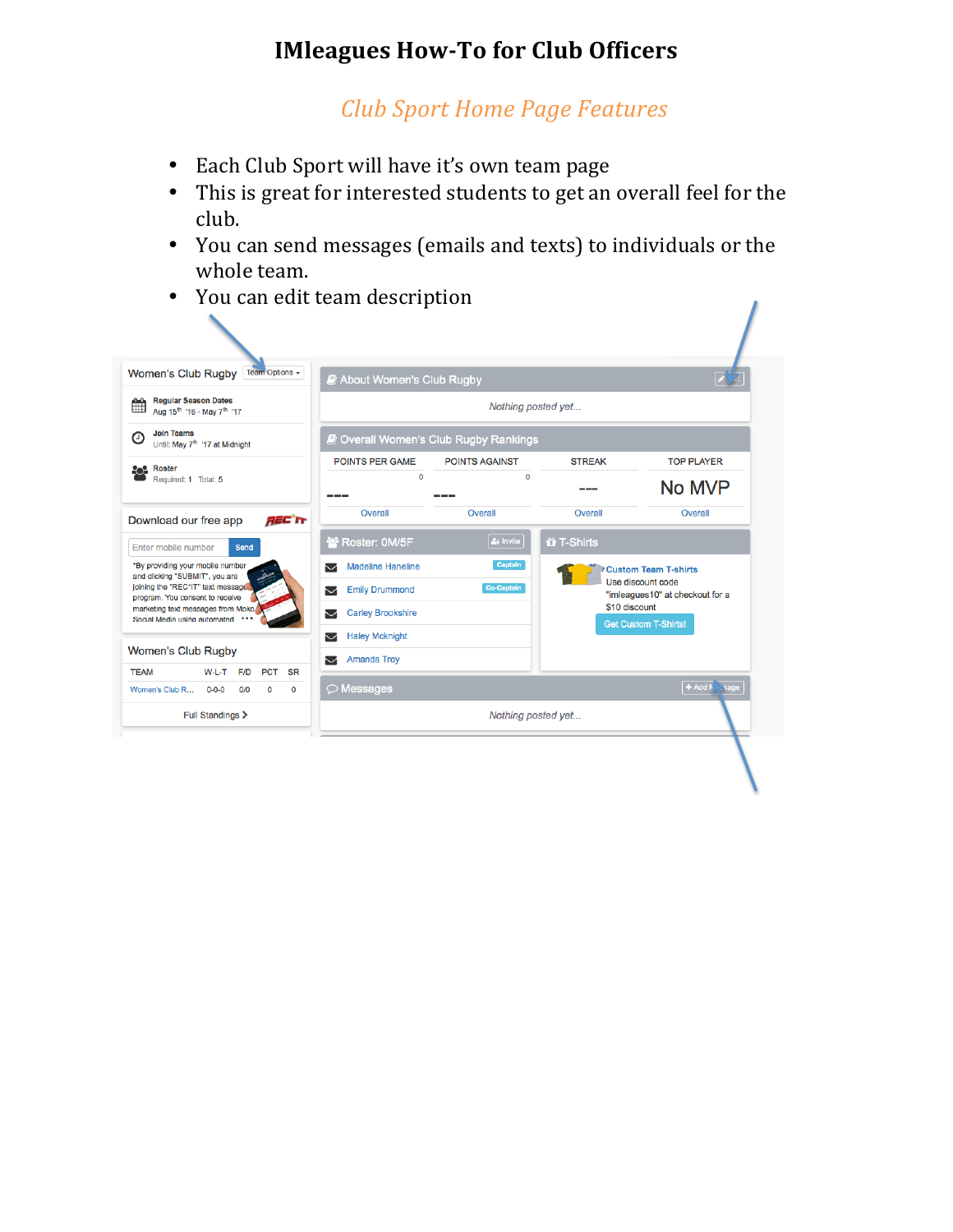# *Accessing Club Features*

#### • **Click on your club name**



#### • To access team options.

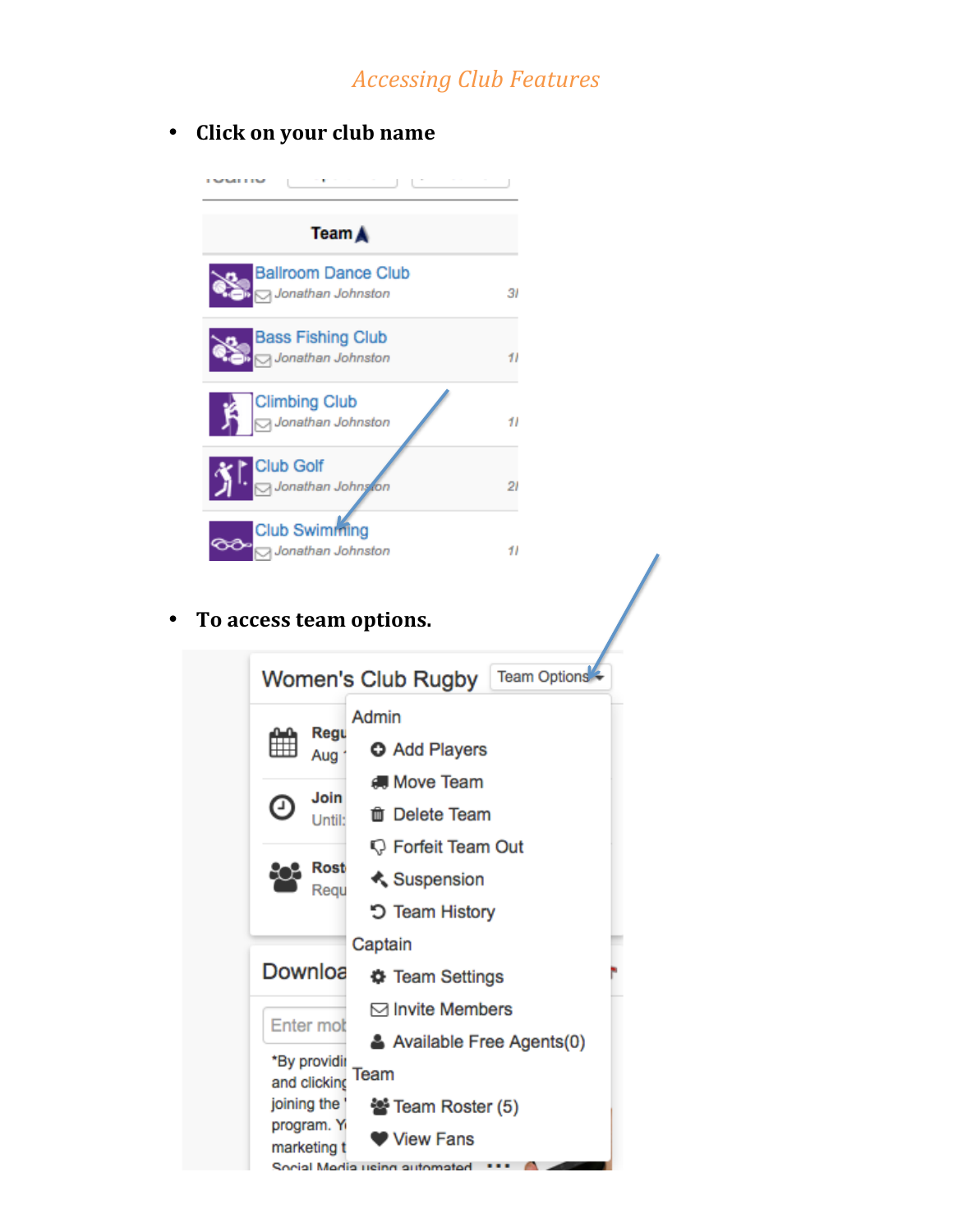- **To change team settings**
- You can auto accept member, looking for players, team description. Do no change team color, team name, page colors or logos.



| Info! Click here to quickly navigate between settings pages. | Ω                                       |
|--------------------------------------------------------------|-----------------------------------------|
| <b>Team Settings</b>                                         |                                         |
| <b>Team Name</b>                                             | Climbing Club &                         |
| <b>Climbing Club</b><br><b>Team Name:</b>                    |                                         |
| <b>Change Team Name</b><br>Cancel                            |                                         |
| <b>Team Color</b>                                            | Í                                       |
| Page Colors                                                  | i                                       |
| Logo                                                         |                                         |
| Auto Accept Member Requests                                  | N <sub>o</sub><br>$\boldsymbol{\theta}$ |
| <b>Looking For Players</b>                                   | <b>No</b>                               |
| <b>Description</b>                                           |                                         |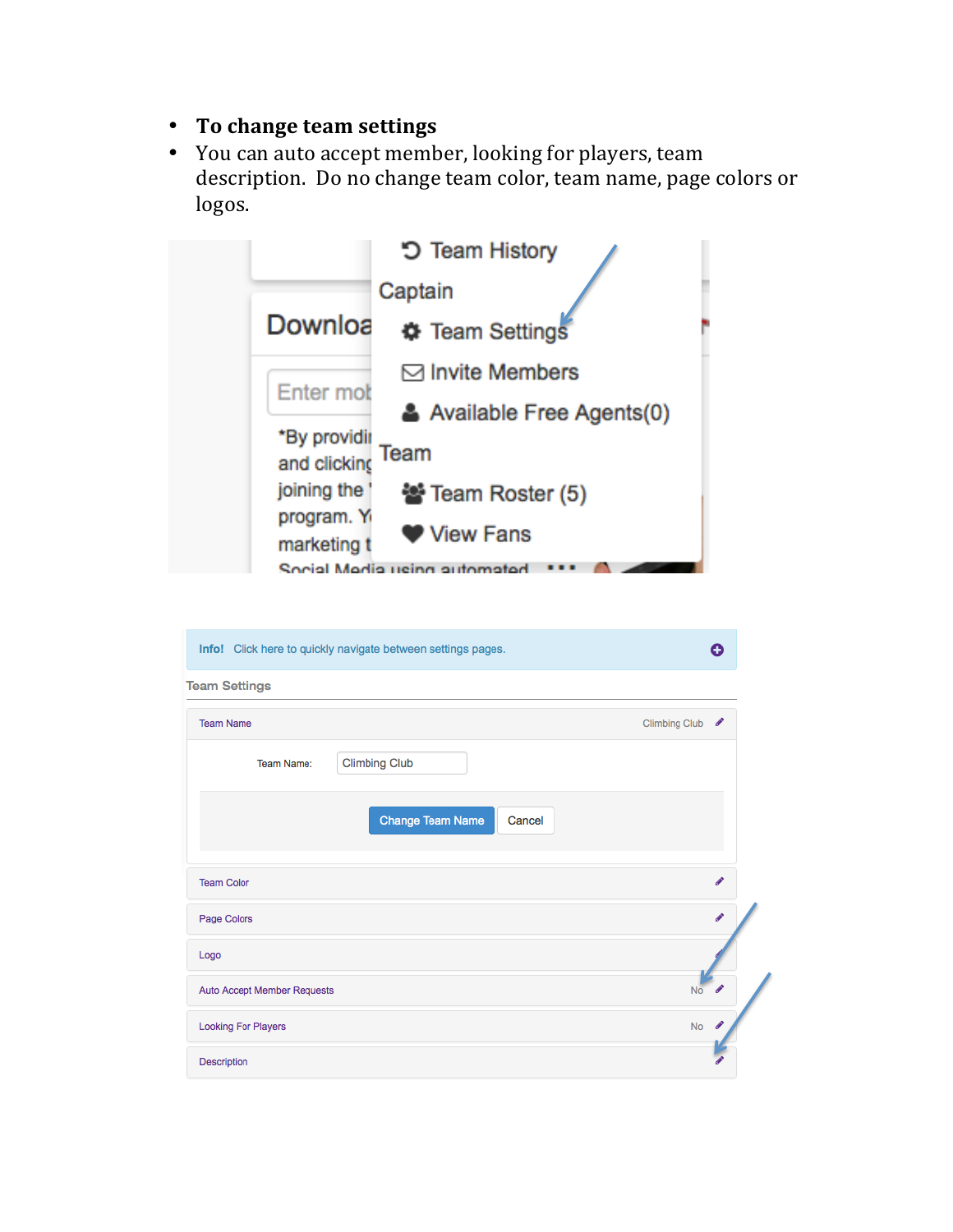### *Accessing Team Roster Features*

• To edit roster settings.



- The roster page is a great way to see the status of everyone's responses to required forms.
- You will notice that a person's name is crossed out until all of their required forms are submitted. Any form that has not been submitted/verified is highlighted in red, and any form is submitted is highlighted in green, as shown below:

Ī.

|                          | <b>Lucas Mendez</b><br>Gender: Male<br>830346422<br>Driver: No $\phi$<br>Edit<br>Position:<br>Date admin added Lucas Mendez to team: 08/14 01:35PM |                 |                 |           | Co-Captain v<br>Remove |   | <b>Climbing Club Roster</b> | Jonathan Johnston(Forms)<br>Gender: Male<br>Driver: No<br><b>Position: Edit</b><br>Date Team was created by Jonathan Johnston : 5/8/2015 10:17:58 AM<br>Waiver Signed: 5/8/2015 10:17:58 AM | Waiver $\star$  | <b>Export All Forms</b>      |           | <b>Printable Viet</b><br><b>Export Forms</b><br>Captain<br>Leave |
|--------------------------|----------------------------------------------------------------------------------------------------------------------------------------------------|-----------------|-----------------|-----------|------------------------|---|-----------------------------|---------------------------------------------------------------------------------------------------------------------------------------------------------------------------------------------|-----------------|------------------------------|-----------|------------------------------------------------------------------|
|                          | Waiver Signed: 3/7/2013 2:05:17 PM                                                                                                                 |                 | Waiver <b>v</b> |           |                        |   | 0<br>Title                  |                                                                                                                                                                                             | <b>Required</b> | <b>Status</b>                | Locked    | <b>Updated</b><br>On                                             |
| <b>Title</b><br>∩        |                                                                                                                                                    | <b>Required</b> | <b>Status</b>   | Locked    | <b>Updated On</b>      |   | n                           | <b>Club Sports Emergency Contact Information</b>                                                                                                                                            | Yes             | <b>Not</b><br><b>Started</b> | <b>No</b> | Options                                                          |
| 8.                       | <b>Travel Acceptance 13-14</b>                                                                                                                     | Yes             | <b>Verified</b> | <b>No</b> | 08/30/13 @12:47PM      | 晒 |                             | <b>CLUB SPORT ASSUMPTION OF RISK and</b>                                                                                                                                                    | Yes             | <b>Not</b>                   | <b>No</b> | Options                                                          |
| ∩<br><b>Waiver 13-14</b> |                                                                                                                                                    | Yes             | <b>Verified</b> | <b>No</b> | 08/30/13 @12:46PM      | 晒 | <b>RELEASE</b>              |                                                                                                                                                                                             |                 | <b>Started</b>               |           |                                                                  |
| $\Box$                   | <b>Athlete Code of Conduct</b>                                                                                                                     | Yes             | <b>Verified</b> | <b>No</b> | 08/30/13 @11:01AM      | 詞 | <b>Agreement</b>            | <b>Club Sport Student Code of Conduct</b>                                                                                                                                                   | Yes             | <b>Not</b><br><b>Started</b> | <b>No</b> | Options                                                          |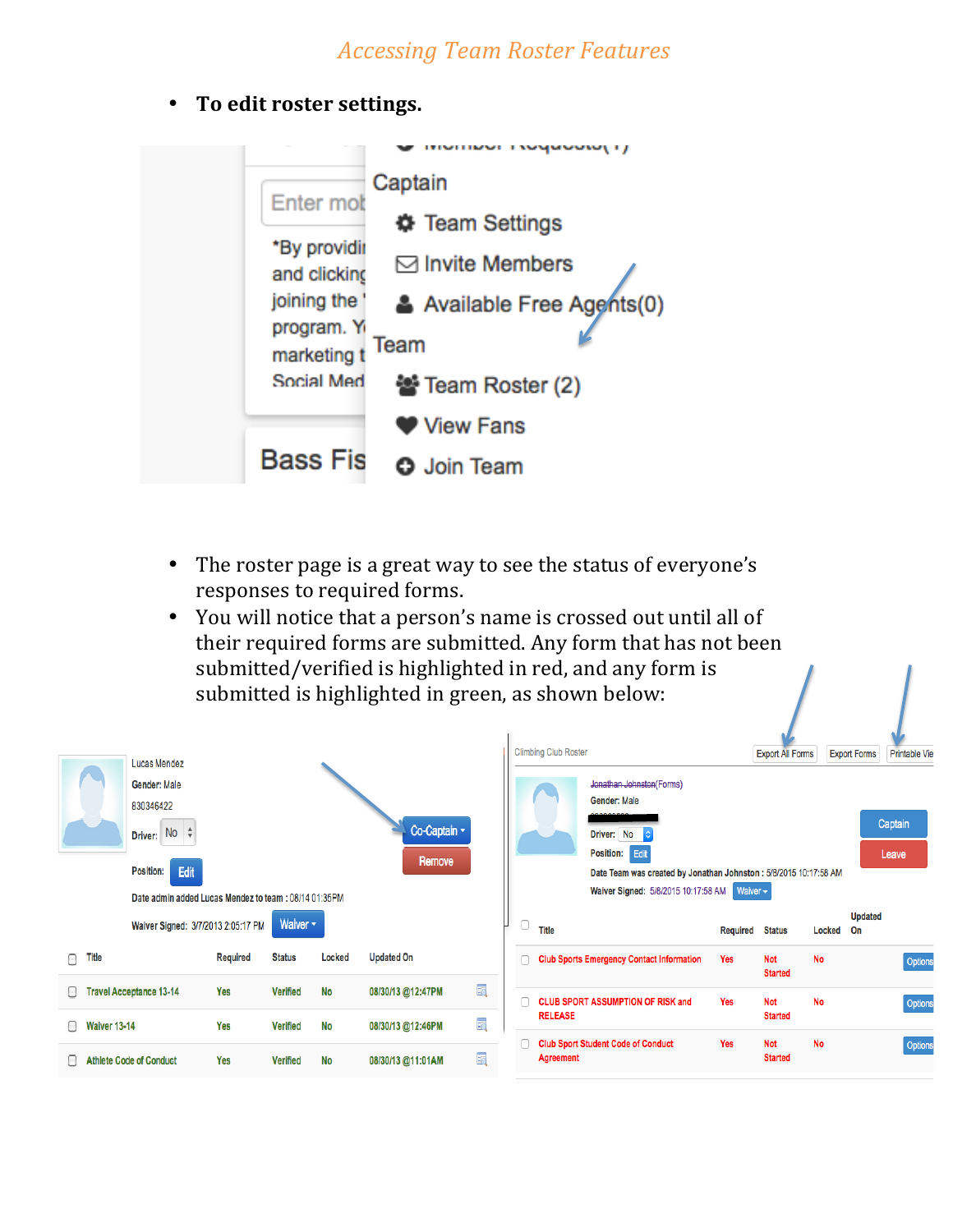- *Invite members to join.* Do not add directly.
- *Check required forms before they participate*
- Change captain/co captain setting
- Do not remove members from this roster or official roster after the roster deadline, even if they quit.
- You can click on the box on the right hand side to see the responses that each person has submitted.
- You can label someone as a driver for that club, as well as whatever position they hold with the club (President, Vice President, etc.)
- You can get a "printable view" of the roster and see who's eligible.
- To print out each person forms, click their forms, then export forms. To print all, just check mark each person and print all forms.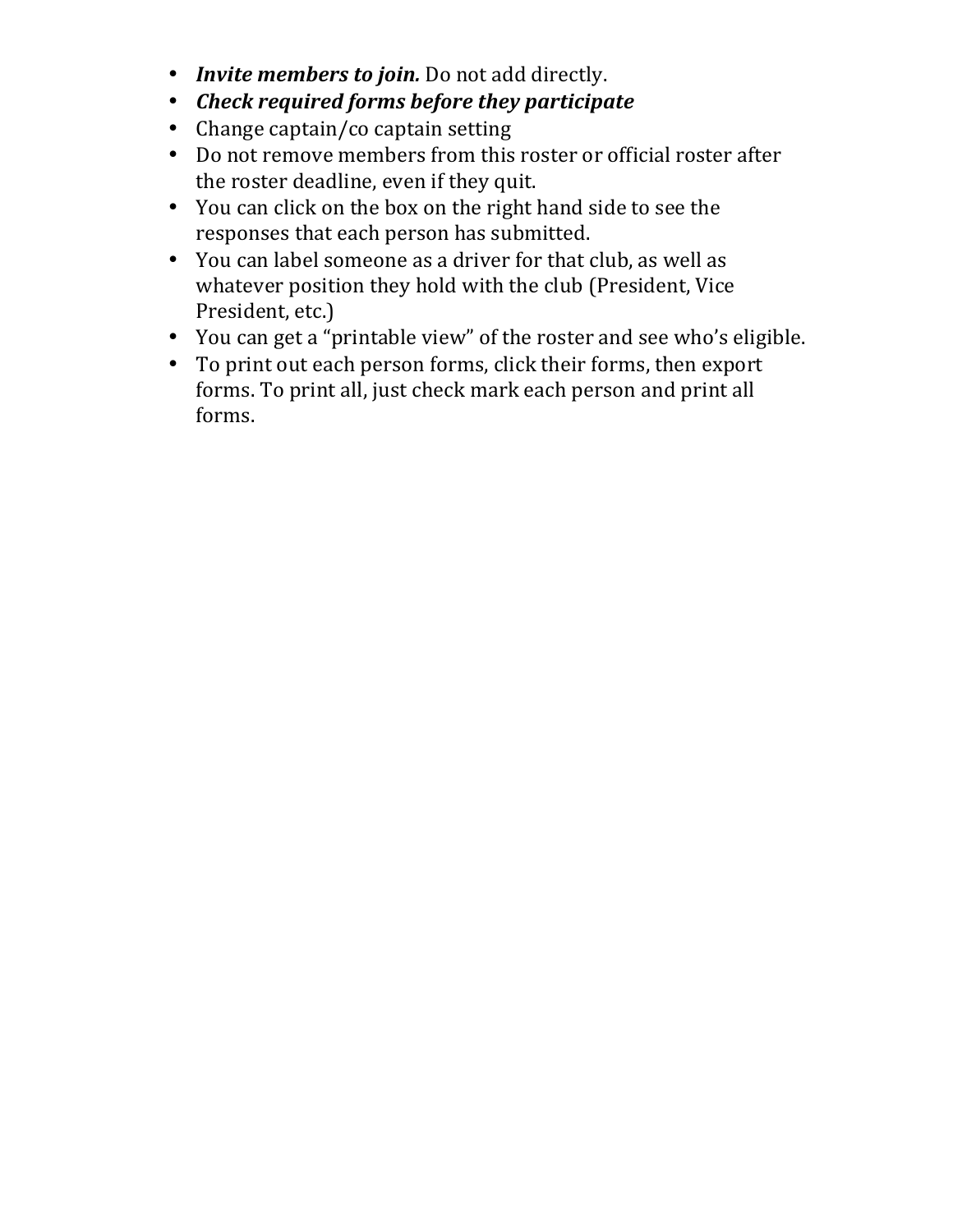## *Form Submission*

• Whenever a student is accepted onto a club team, they will see this prompt at the top of their own home page until all required forms are submitted.

|                                                                                                                                                                                                                                                                                                                                                                                    | You must complete the following forms.    |                          |                       |               |                      |                           |          |  |
|------------------------------------------------------------------------------------------------------------------------------------------------------------------------------------------------------------------------------------------------------------------------------------------------------------------------------------------------------------------------------------|-------------------------------------------|--------------------------|-----------------------|---------------|----------------------|---------------------------|----------|--|
| <b>Title</b>                                                                                                                                                                                                                                                                                                                                                                       | <b>Required</b>                           | <b>Status</b>            | <b>Verified</b><br>On | <b>Locked</b> | <b>Updated</b><br>On | <b>Submitted</b><br>Тο    |          |  |
| <b>Travel</b><br><b>Request</b>                                                                                                                                                                                                                                                                                                                                                    | <b>Yes</b>                                | Pending<br><b>Review</b> |                       | <b>No</b>     | 09/02/13<br>@1:03PM  | <b>All Teams</b>          | E.<br>50 |  |
| <b>Waiver</b>                                                                                                                                                                                                                                                                                                                                                                      | <b>Yes</b>                                | <b>Verified</b>          | 06/27/13<br>@5:25PM   | <b>No</b>     | 06/27/13<br>@5:24PM  | Club<br><b>Basketball</b> |          |  |
|                                                                                                                                                                                                                                                                                                                                                                                    | <b>Welcome to Club Basketball, Tyler.</b> |                          |                       |               |                      |                           |          |  |
| Invite Members to Your Team<br><b>Custom Team T-shirts</b><br><b>Customize Your Team Page</b><br>Find friends or free agents on<br>Add a team icon and<br>Use discount code<br>imleagues or invite by email<br>imleagues2013 at checkout<br>customize the colors of your<br>for a \$10 discount<br>address(Captain/Co-Captain<br>team page(Captain/Co-<br>Captain Only).<br>Only). |                                           |                          |                       |               |                      |                           | 0 Pho    |  |

• Students will also see a prompt on their home page when they first login if they have required forms to submit:

Warning! You have forms that need to be completed, click here to access your forms.

**My Teams** 

• Students and officers can access all forms from the FORMS on their user home page tool bar.

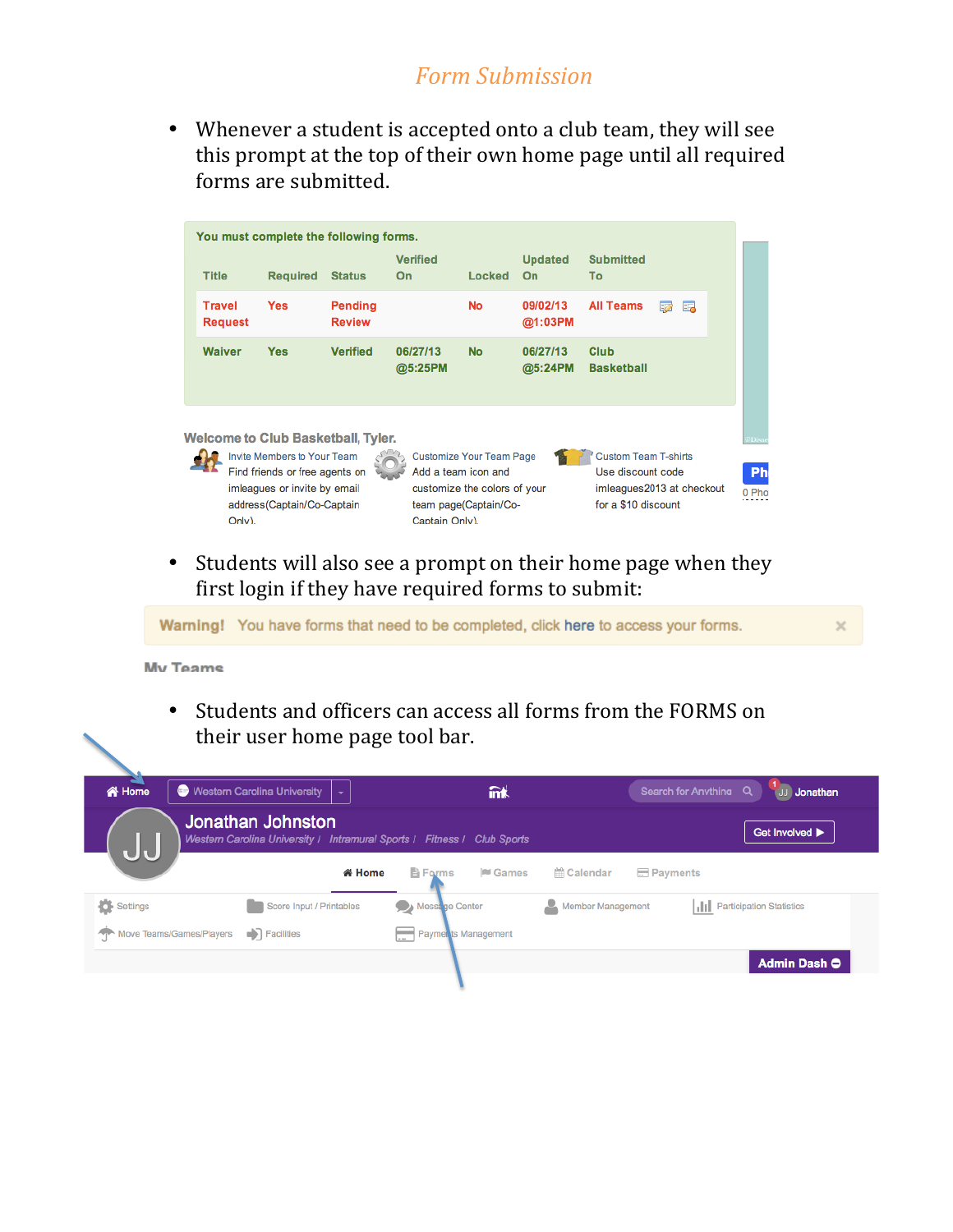- To submit a club sport form, click on the individual form.
- It will pull up a blank form if first time filling out, or a filled form if you already filled out. Just change the information and submit for review.

|    | <b><i><u>ANTE</u></i></b> <i>Starbook</i> | Sponsorship/Donation Notification                                                                                                          | Optional | Options -                     |
|----|-------------------------------------------|--------------------------------------------------------------------------------------------------------------------------------------------|----------|-------------------------------|
|    | <b>ANTI UNIVERS</b>                       | <b>Supplemental Funding Request</b>                                                                                                        | Optional | Options $\blacktriangleright$ |
|    | <b>VAN WARM</b>                           | Pre-Travel Intinerary/Roster Form                                                                                                          | Optional | Options $\sim$                |
|    | <b>VAN SURVEY</b>                         | <b>Post Community Service Project Report</b>                                                                                               | Optional | Options $\sim$                |
|    | <b><i><u>ANTIS Starting</u></i></b>       | <b>Semester Competition Schedule</b>                                                                                                       | Optional | Options $\sim$                |
|    | <b>ANTIS SOLUTION</b>                     | <b>Fundraiser Notification</b>                                                                                                             | Optional | Options $\sim$                |
|    | <b>MPI</b> Stations<br><b>HIM artist</b>  | Club Sport Post Competition Report                                                                                                         | Optional | Options -                     |
|    |                                           | Quick Game Write-Up for Newsletter/Facebook/Twitter Post<br>This is like a sports write-up you see on social media or quick media article. |          | <b>Required</b>               |
|    | asdf<br>Yes<br>No                         | Did an injury or accident occur?<br>Submit accident reports within 24 hours of the accident.                                               |          | <b>Required</b>               |
|    | Yes                                       | Did an incident occur?<br>Submit incident reports within 24 hours of the incident.                                                         |          | <b>Required</b>               |
| D) | No                                        |                                                                                                                                            |          |                               |
|    | adsfas                                    | Additional information or any concerns from the competition or travel? If so, please describe below:                                       |          | <b>Required</b>               |
|    |                                           | <b>Save as Draft</b><br><b>Submit For Review -</b><br>Cancel                                                                               |          |                               |